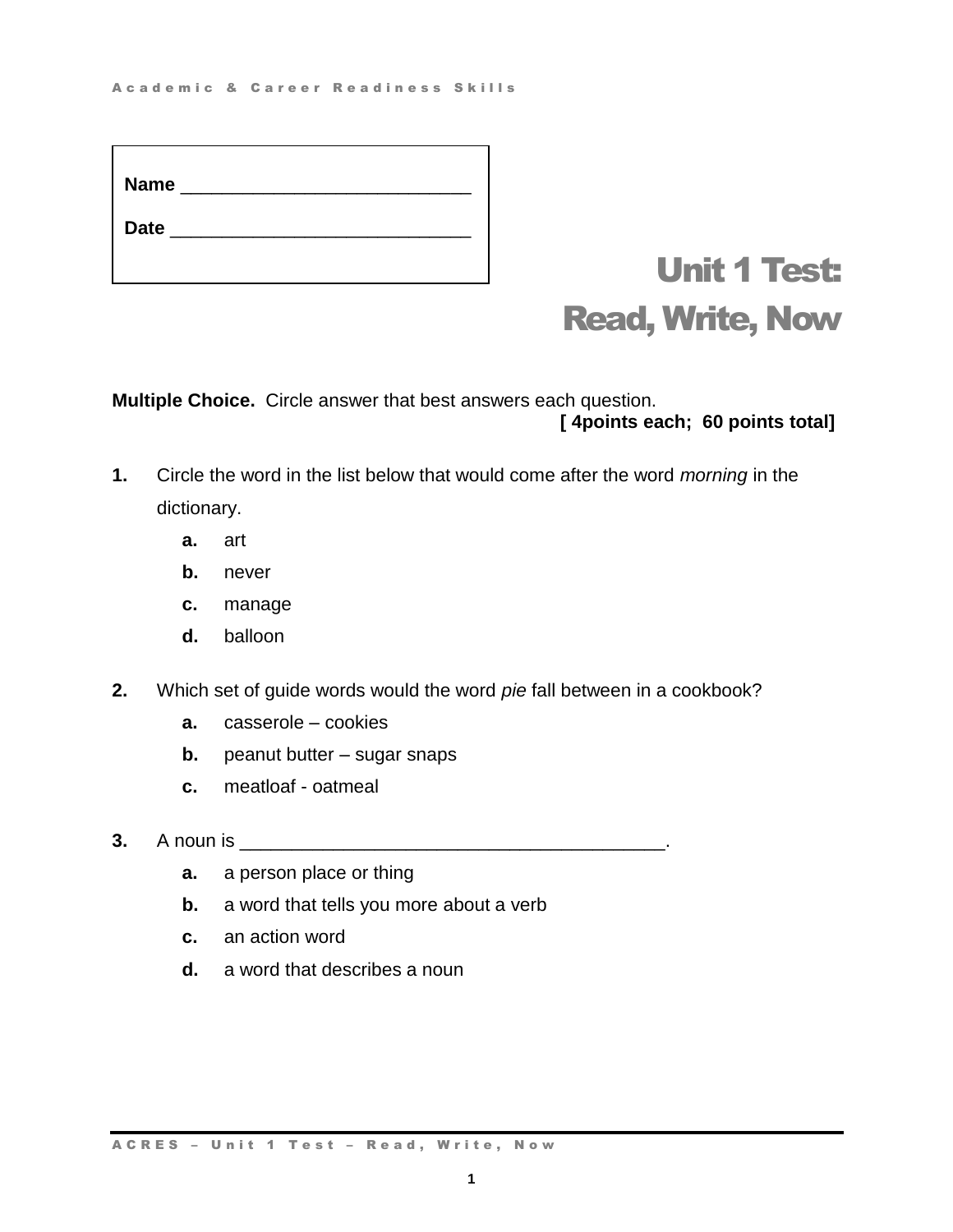- **4.** An adjective is \_\_\_\_\_\_\_\_\_\_\_\_\_\_\_\_\_\_\_\_\_\_\_\_\_\_\_\_\_\_\_\_\_\_\_\_\_\_.
	- **a.** a word that tells you more about a verb
	- **b.** a person place or thing
	- **c.** an action word
	- **d.** a word that describes a noun
- **5.** A verb is \_\_\_\_\_\_\_\_\_\_\_\_\_\_\_\_\_\_\_\_\_\_\_\_\_\_\_\_\_\_\_\_\_\_\_\_\_\_\_\_\_\_.
	- **a.** a word that tells you more about a verb
	- **b.** a person place or thing
	- **c.** an action word
	- **d.** a word that describes a noun
- **6.** An adverb is \_\_\_\_\_\_\_\_\_\_\_\_\_\_\_\_\_\_\_\_\_\_\_\_\_\_\_\_\_\_\_\_\_\_\_\_\_\_\_\_.
	- **a.** a word that tells you more about a verb
	- **b.** a person place or thing
	- **c.** an action word
	- **d.** a word that describes a noun
- **7.** An interrogative sentence ends with a
	- **a.** period (.)
	- **b.** exclamation point (!)
	- **c.** question mark ( ? )
- **8.** *Take me home.* is what type of sentence?
	- **a.** declarative
	- **b.** interrogative
	- **c.** imperative
	- **d.** exclamatory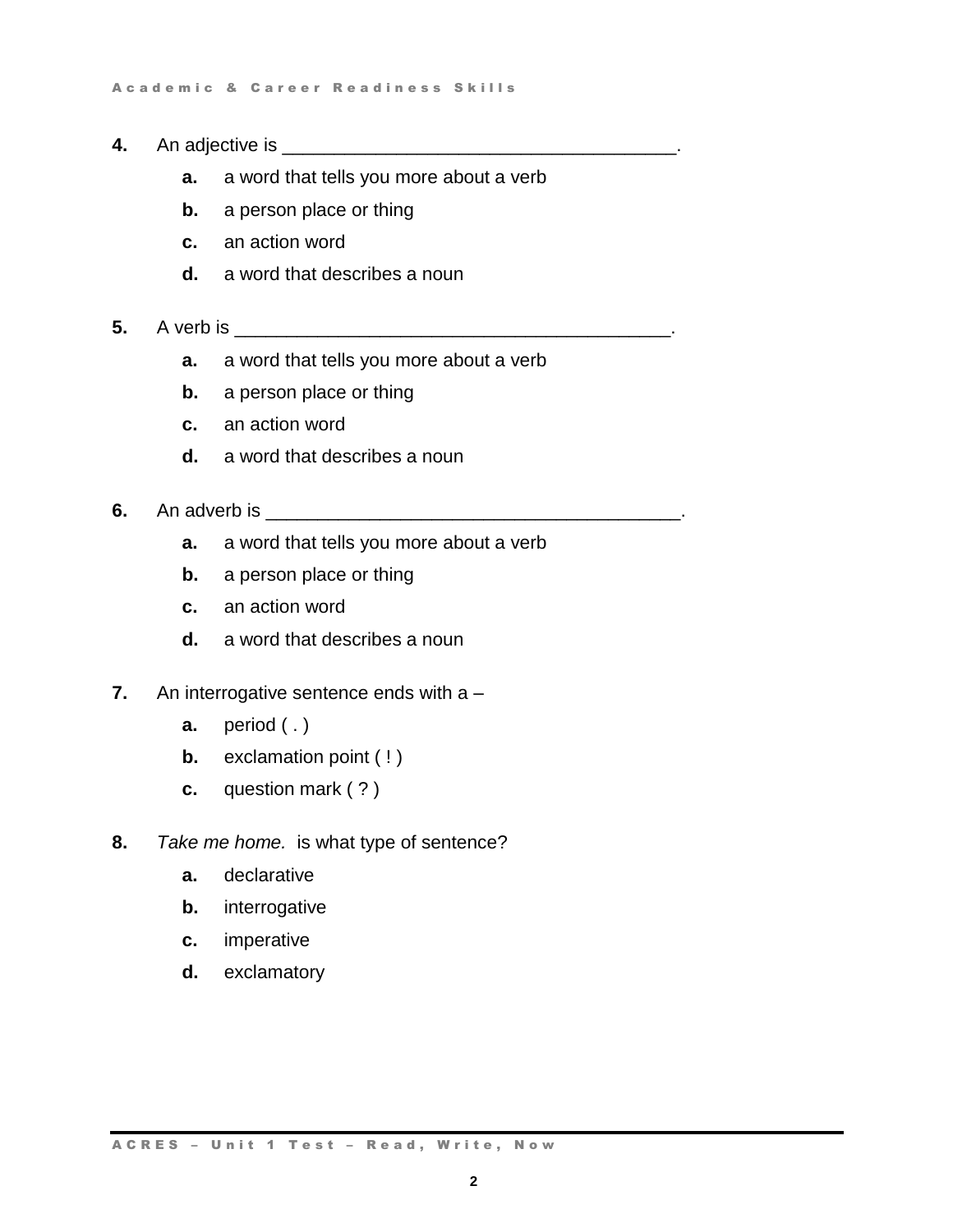- **9.** *I won first prize!* Is what type of sentence?
	- **a.** declarative
	- **b.** interrogative
	- **c.** imperative
	- **d.** exclamatory
- **10.** A declarative sentence ends with a
	- **a.** period (.)
	- **b.** exclamation point (!)
	- **c.** question mark ( ? )
- **11.** Circle the synonym of the word *number*.
	- **a.** letter
	- **b.** digit
	- **c.** fruit
- **12.** Circle the antonym for the word *rough*.
	- **a.** smooth
	- **b.** sandy
	- **c.** wet
- **13.** The underlined words in the following sentence are examples of:

*The two of them went to the store.*

- **a.** synonym
- **b.** antonym
- **c.** homonym
- **14.** The prefix of the word *geographic* means
	- **a.** earth
	- **b.** land
	- **c.** small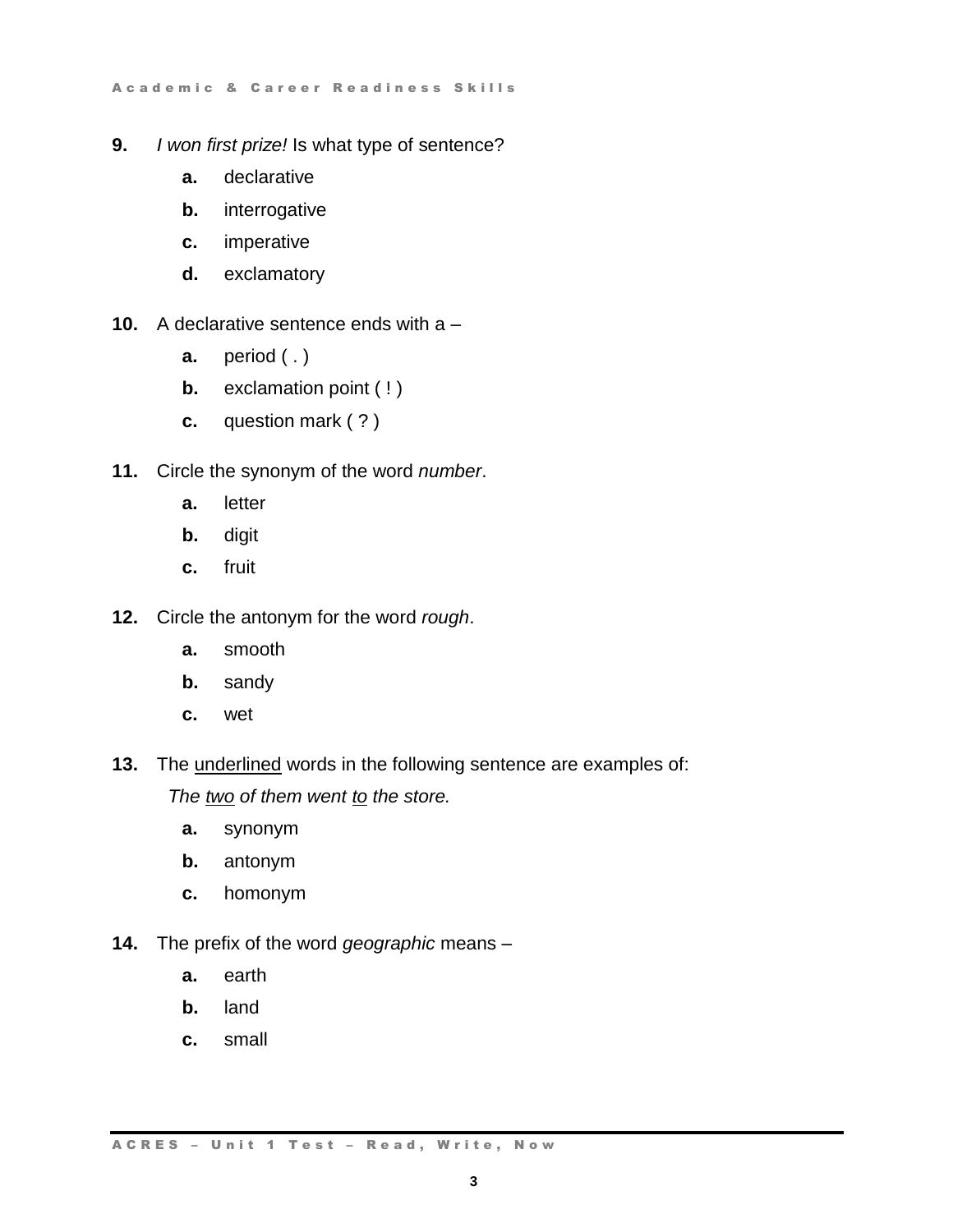A c a d e m i c & C a r e e r R e a d i n e s s S k ills

- **15.** The suffix of the word *simplify* means
	- **a.** the action of
	- **b.** to make
	- **c.** full of

**Show what you know.** Complete each task below. **[3 points each; 12 points total]**

- **16.** Underline the correct homonym in the sentence below. *(There / Their / They're) are six people in the room.*
- **17.** Underline the possessive pronoun and circle the adjective in the sentence below. *I think your yellow car is ugly.*
- **18.** Underline the subject sentence below. *Karina went for a jog.*
- **19.** Underline the predicate sentence below. *Martin sang in the choir.*

**Fill-in-the-blank.** Write the correct answer in the blank space provided. **[2 points each; 8 points total]**

**20.** Write a pronoun that correctly fills in the blank.

*\_\_\_\_\_\_\_\_\_\_\_\_\_\_\_ walked to the store.*

**21.** Write a linking verb in the sentence below.

*Maria \_\_\_\_\_\_ feeling sick.*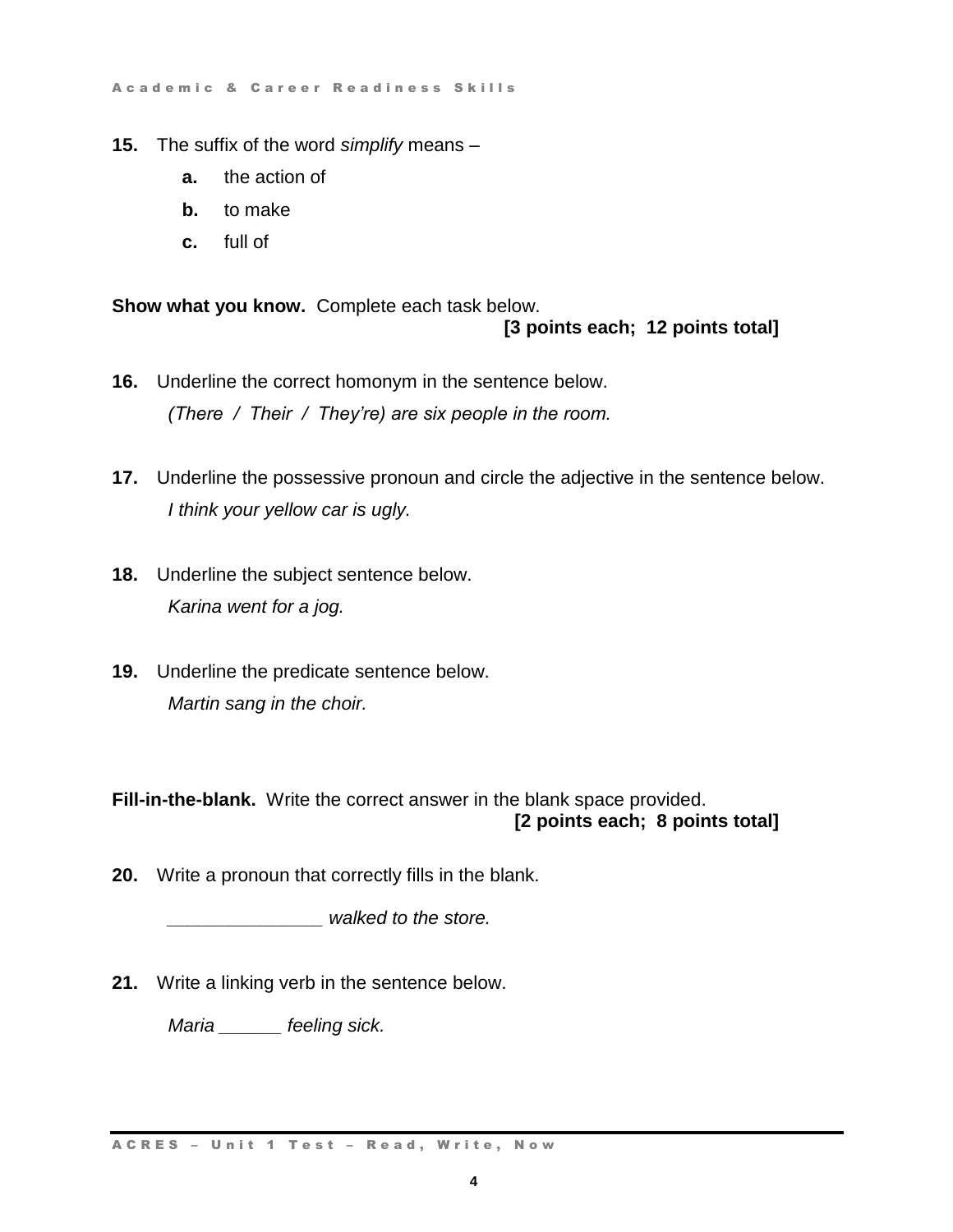A c a d e m i c & C a r e e r R e a d i n e s s S k ills

**22.** Write an adverb in the sentence below.

*He sang \_\_\_\_\_\_\_\_\_\_\_\_\_\_.*

**23.** Rewrite the sentence below with correct capitalization.

c*indy used to live in kentucky, but she now lives in michigan.* 

\_\_\_\_\_\_\_\_\_\_\_\_\_\_\_\_\_\_\_\_\_\_\_\_\_\_\_\_\_\_\_\_\_\_\_\_\_\_\_\_\_\_\_\_\_\_\_\_\_\_\_\_\_\_\_\_\_\_\_

\_\_\_\_\_\_\_\_\_\_\_\_\_\_\_\_\_\_\_\_\_\_\_\_\_\_\_\_\_\_\_\_\_\_\_\_\_\_\_\_\_\_\_\_\_\_\_\_\_\_\_\_\_\_\_\_\_\_\_\_\_\_

\_\_\_\_\_\_\_\_\_\_\_\_\_\_\_\_\_\_\_\_\_\_\_\_\_\_\_\_\_\_\_\_\_\_\_\_\_\_\_\_\_\_\_\_\_\_\_\_\_\_\_\_\_\_\_\_\_\_\_\_\_\_

\_\_\_\_\_\_\_\_\_\_\_\_\_\_\_\_\_\_\_\_\_\_\_\_\_\_\_\_\_\_\_\_\_\_\_\_\_\_\_\_\_\_\_\_\_\_\_\_\_\_\_\_\_\_\_\_\_\_\_\_\_\_

**Short answer.** Answer the questions below.

**[4 points each; 20 points total]**

- **24.** Write a sentence using the word *sell* in past tense.
- **25.** Write a sentence using the word *attack* in future tense.
- **26.** Write a sentence using the word *play* in present tense.
- **27.** Write a contraction for the words *where will*: \_\_\_\_\_\_\_\_\_\_\_\_\_\_\_\_\_\_\_\_\_\_\_\_\_\_\_\_

**28.** Write a negative contraction for the word *are*: \_\_\_\_\_\_\_\_\_\_\_\_\_\_\_\_\_\_\_\_\_\_\_\_\_

### **End of ACRES Unit 1 Read, Write, Now Test**